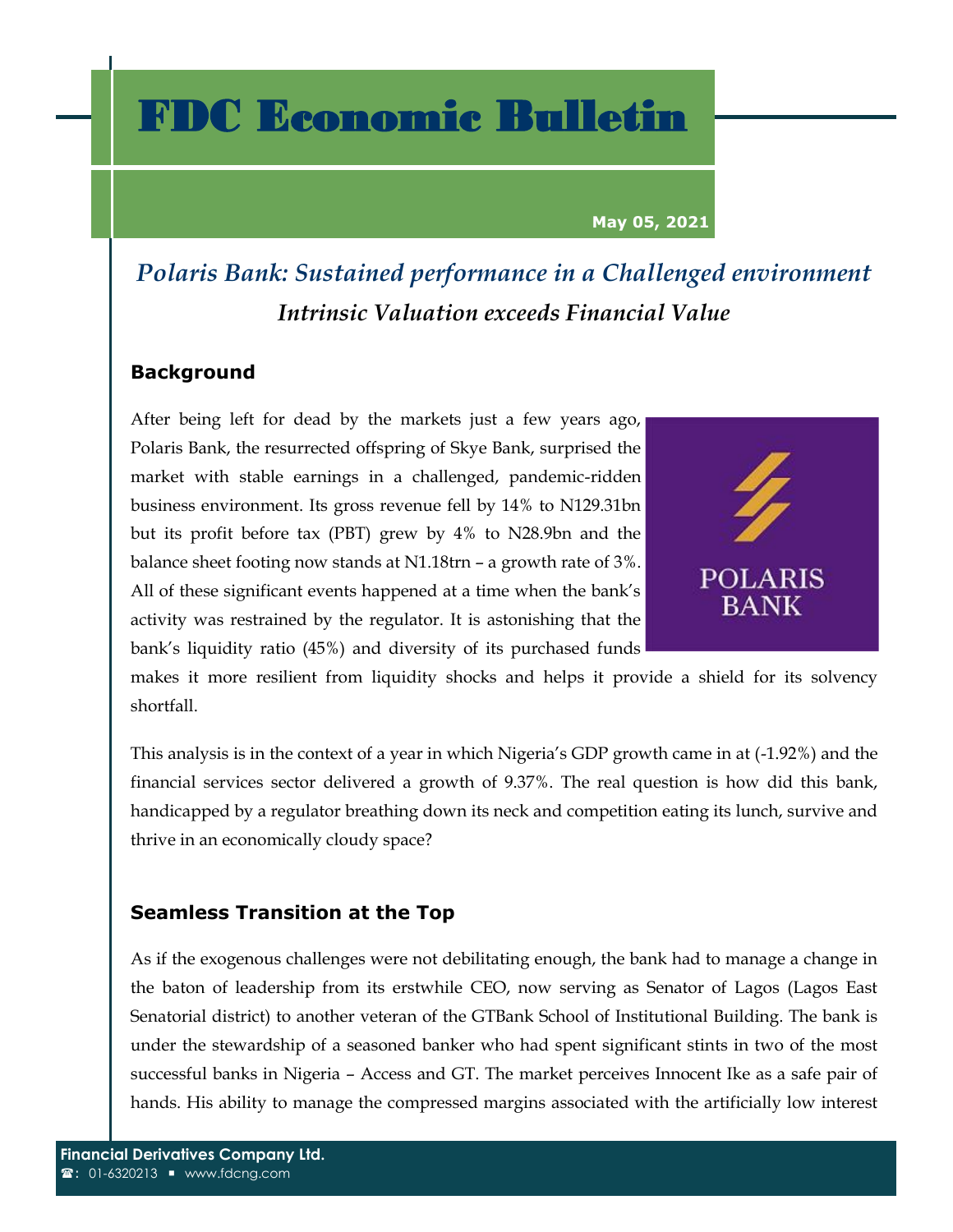rates and to leverage the excess liquidity into a source of competitive advantage is legendary. The bank's liquidity ratio is 45% as against the statutory ratio of 30%. Its net interest margin has declined only marginally (by 2%) in this difficult and aberrational interest rate environment. Polaris has been able to exploit the market inefficiencies and gaps to boost its earnings and interest rate spread simultaneously.



The bank's leadership team under the unassuming Innocent Ike at the helm is well positioned to navigate the bank in the current climate of regulatory ambiguity and unpredictability in which capital markets are volatile and an accelerating global post pandemic economic recovery.

Nothing demonstrates this better than the quality of Polaris earnings. While its NPL ratios increased slightly to 49.9% from 46% in 2019, its impairments have shrunk by 33% to N9.39bn compared to an industry average of N10bn (Tier-2 banks), which is mostly papered over by financial balance sheet cosmetics.

#### **Stiff Competition in an evolving landscape**

The banking industry is grappling with competitive rivalry within the industry as hungry players like Access, Zenith and GT are adopting ruthless strategies to expand market share domestically and across Africa, on the one hand, whilst simultaneously defending itself from cannibalistic competitor moves by the Telco's and their surrogates – the Fintechs.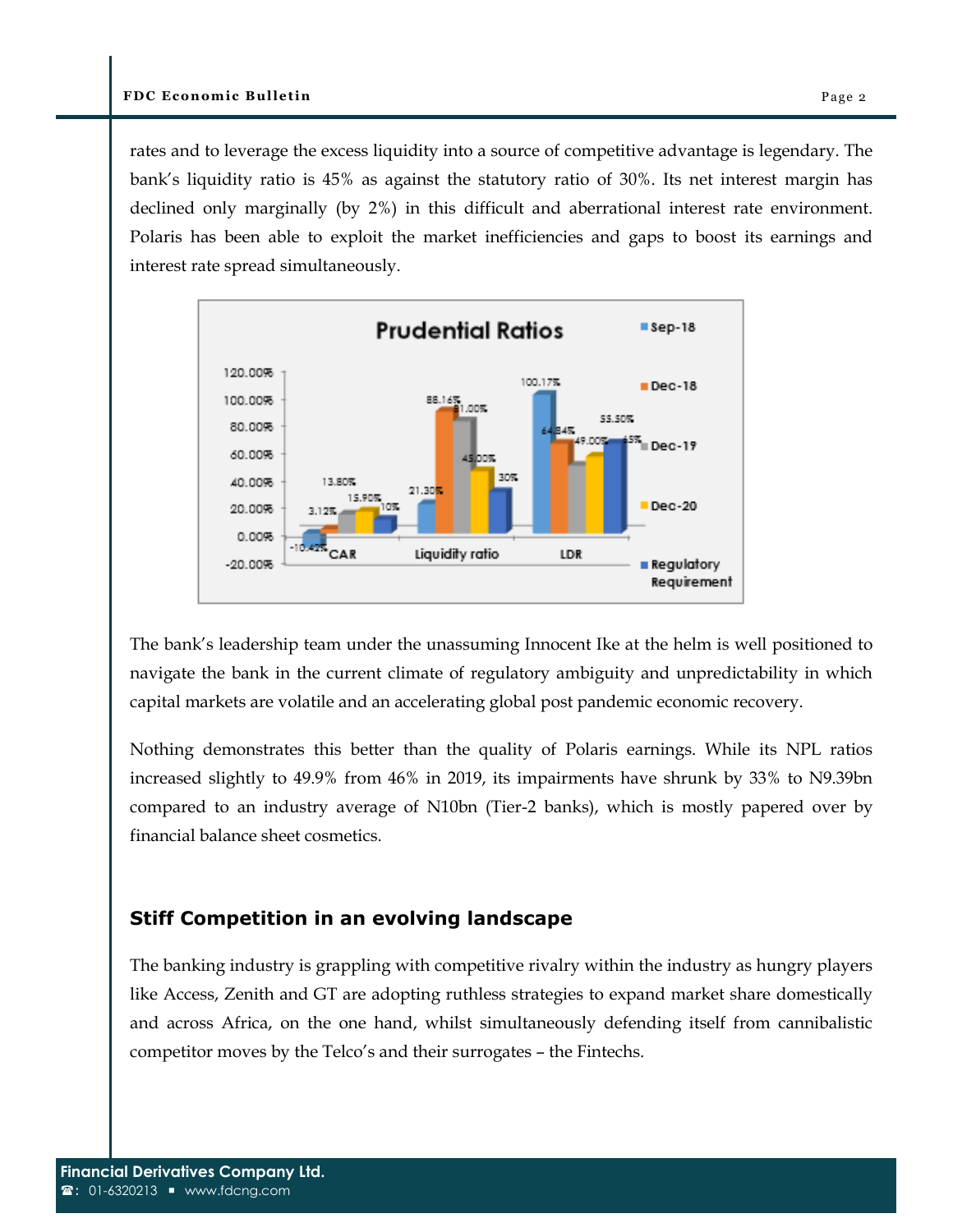www.mdx-i.com



# **Smart Solutions. Intelligent Result.**

With MDXi hybrid cloud infrastructure, your<br>business is future enabled.

Speak to a cloud expert today. **Email info@mainone.net** 



Microsoft Partner



Howlett Packard Business<br>Partner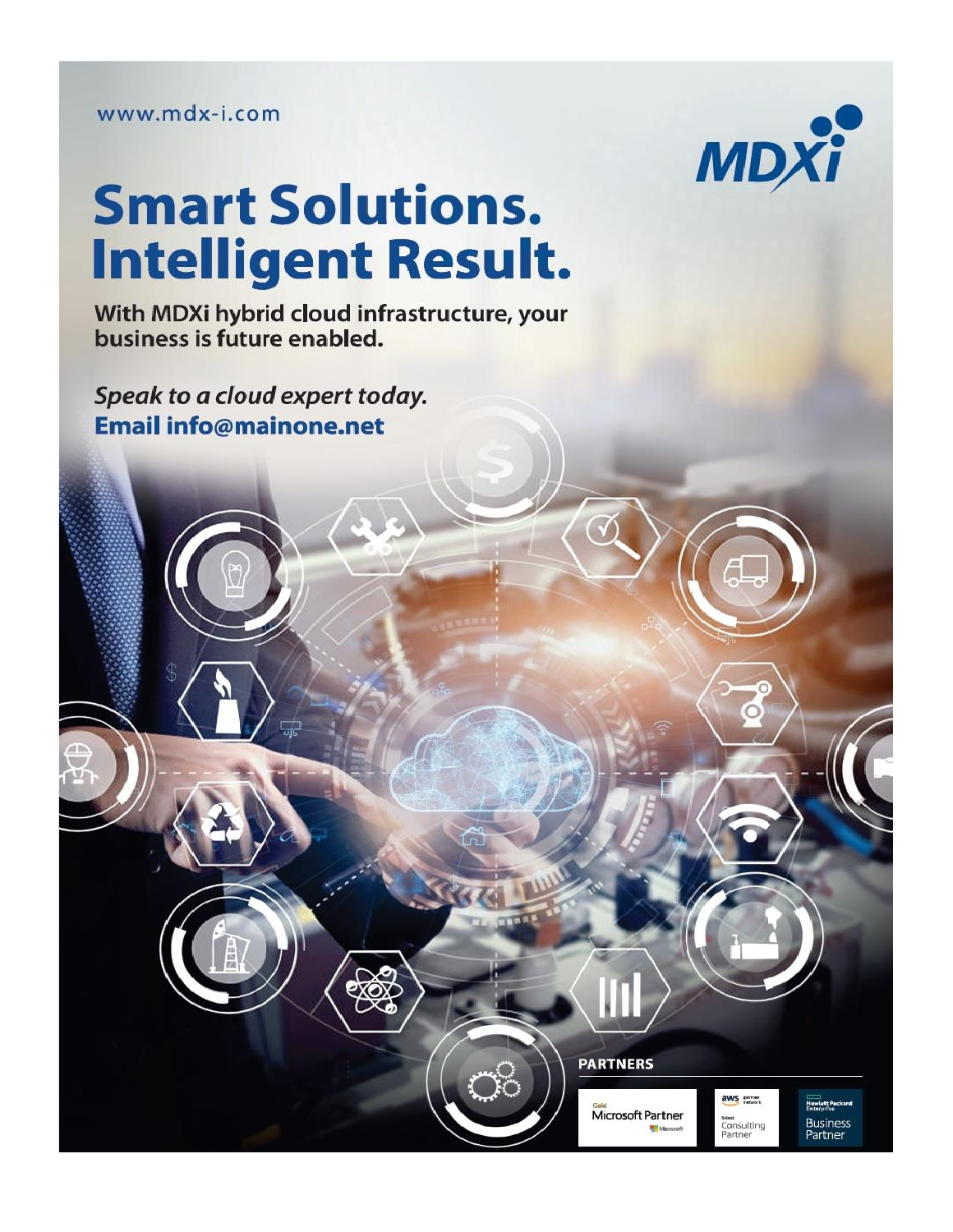

The evidence from NIBSS data is showing that the payment system has moved almost by 80% to electronic and digital payments. In Q1'21, the ratio of electronic payments to cheques rose to 78:1 from 33:1 in Q1'20. The payment and settlement system has now become a high volume thin margin business. Nothing demonstrates this better than the economic spats between MTN and the money deposit banks on the commission on recharging airtime via the banking system. MTN was alleged to unilaterally cut the discount due to the banks and contractors. The banks responded viciously, until a temporary amicable solution was reached.

What is clear is that MTN was making a well formulated strategic move and the banks were responding tactically. In the final analysis, the banking system will come to terms with their declining leverage as a function of time. Earlier, the USSD termination charge of N6.98 and the arrears to be spread over a number of years was a sign of a changing or deteriorating bargaining position of commercial banking in Nigeria.

That is why the digital investment strategy of Polaris first under Tokunbo Abiru and continued by Innocent Ike could not have been made at a better time. Digital banking is not leveraged by traditional metrics of capital adequacy, net worth and loans to deposit ratios but by the nimbleness of the franchise and its ability to build on its intrinsic value and brand equity. This is where the Polaris, Wema, UBA, GTbank etc are moving exponentially in the wooing of the generation Z who do not care about balance sheet size and number of branches.

#### **Positioned for Growth and Resilience**

Finally, we notice that Polaris' cost to income ratio went up by 5% to 62% – higher than the